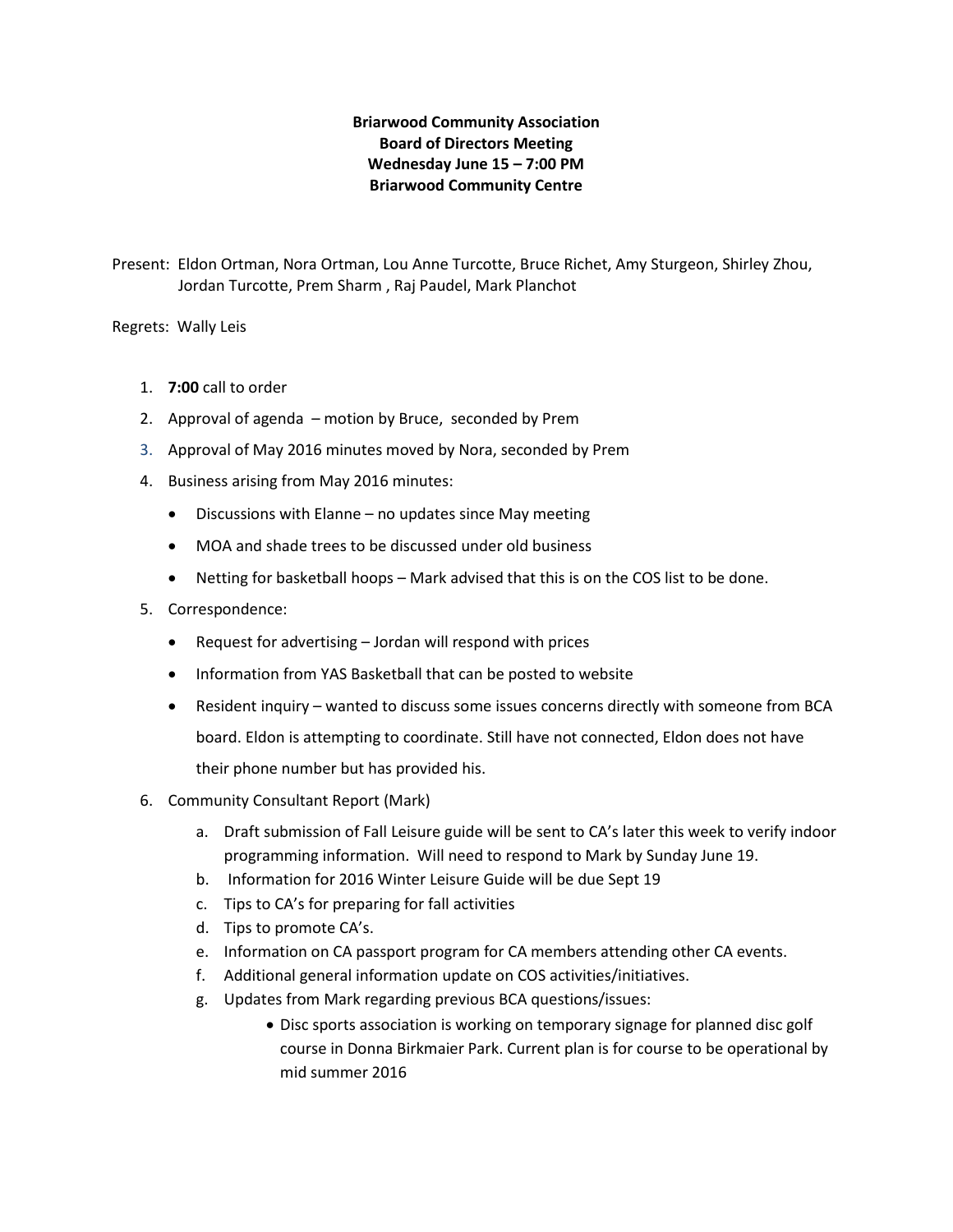- COS will not place doggie bag stations in Birkmaier however if BCA wants to purchase they can provide pricing information. COS will have bylaw officers monitoring parks on bicycle over summer to watch for infractions such as dog owners not picking up dog feces. It was suggested to Mark that dogs being left off leash in this area continues to be a concern.
- COS Occupational Health & Safety will not allow portable umbrellas to be put up by BCA in spray pad area. They will examine existing picnic tables to see if there is any opportunity to modify to hold umbrellas if park users choose to bring.
- Broken tie in playground area has been replaced
- h. Questions for Mark:
	- Bruce asked about missing trees on medians/boulevards, specifically on Briargate Road where several trees in a row were cutoff at ground after being damaged by vehicles but not replaced. Mark will follow up.
	- Bruce asked about COS bylaws regarding unsightly/unmaintained yards. Provided some pictures as examples. Mark believes this should be reported to Fire and Protective Services but will follow up and advise.
	- Bruce raised concern about poor maintenance in parks, medians, boulevards by COS especially concerning lack of control of dandelions. Recent interview with Mayor Atchison that appeared in print indicated that COS will not spray dandelions with herbicide but will be proactive in mowing to prevent dandelions from flowering and going to seed. Recent pictures provided by Bruce show this is definitely not been the case in Briarwood.
	- Bruce asked about specific dates for COS summer programs at Briarwood Community Centre as he will update BCA signage to advertise. Mark will provide dates.
	- Bruce asked for update from COS regarding the Briarwood temporary snow dump as when it was opened in late 2014 the message provided by COS was that it was most likely only going to be used for one winter as COS was very close to securing land for a permanent site. However, it was used again during the 2015/16 winter and BCA would like to know if it is going to be used again in 2016/17 winter. BCA noted that since 2014 most of the temporary fencing surrounding the site has fallen down, providing little benefit in controlling trash blowing around from the site after snow melts and before COS cleans up trash.
	- Bruce advised Mark that when the cell phone tower was placed in Briarwood in 2013 as a concession to nearby residents COS had indicated that there would be some trees planted around base of tower which has never happened. Bruce has an email from Eric Olauson from that time that he will forward to Mark to follow up.
	- Eldon asked Mark to find out what criteria is to have a visible crosswalk on a main artery. There is a place on Briarwood Road where the path out of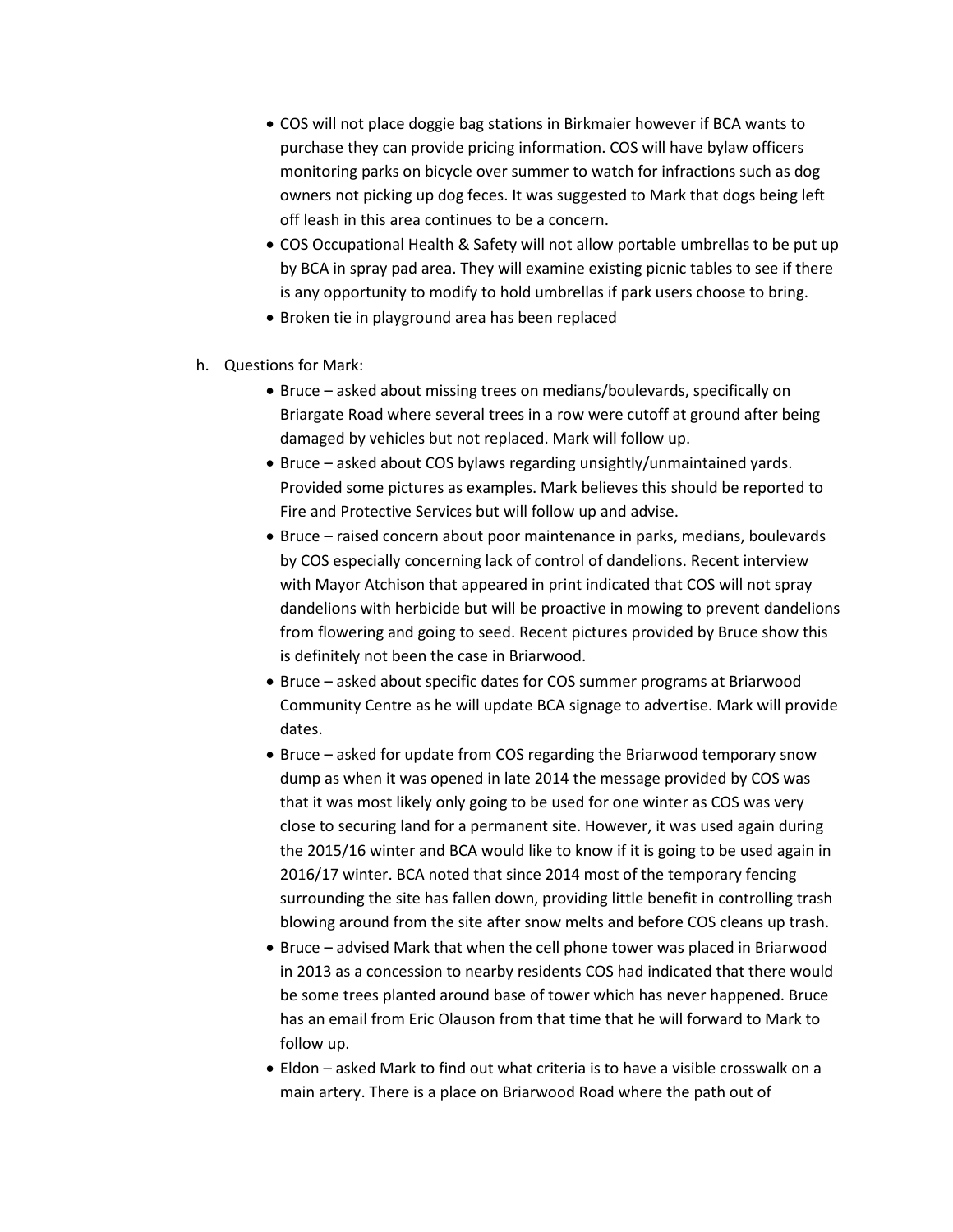Briarwood Park ends on one side and the entrance to Donna Birkmaier Park is on the other side but there is no crosswalk. This is also at a slight curve in Briarwood Road so visibility for motorists is somewhat restricted. Given the large volume of pedestrians and cyclists crossing it would enhance safety by having a crosswalk. Mark will follow up with applicable COS department.

- 7. Directors Reports
	- a. Eldon

#### **Follow-up from last month's meeting: None**

#### **What did you do in the past month?**

- Discussions regarding proposed MOA
- Monitored BCA email, provided updates for website

#### **What will you do in the upcoming month?**

- Attempt to negotiate resolution of proposed MOA changes and finalize
- Request K+S donation (\$300) for BCA
- Draft content for summer newsletter and website
- Assist with BBQ planning

#### **Motions required for meeting:**

- Appreciation gifts for prior board members
	- b. Bruce

#### **Follow-up from last month's meeting:** Discussions with COS on various items

#### **Follow-up from last month's meeting:** Discussions with COS on various items

#### **What did you do in the past month? :**

- Contact with the City regarding:
	- Park Shade Trees Advised the City of the Board's motion at the last meeting to proceed. They advise that if a tree fails to thrive, they would replace it with the same species, likely the following year. We will be advised of the approximate date of planning later.
- Posted signage message for the "Spring Community garage Sale"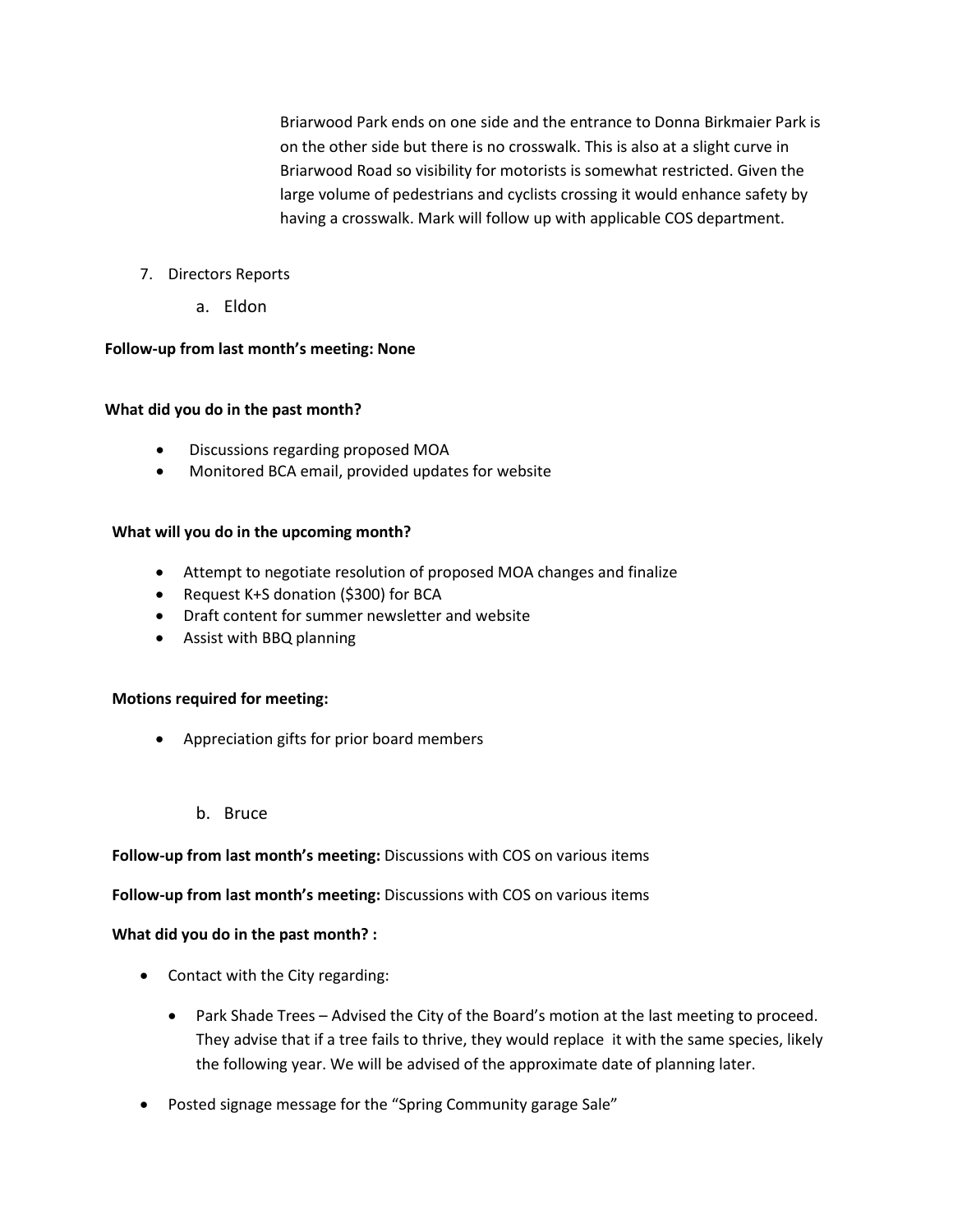- Met with Eldon and Lou Anne to discuss strategy for the MOA for the Community Centre
- Made contact with COS Parks Director RE: Completion of the re-surfacing of the path around the lake AND the water treatment for algae this year. Awaiting a response on the 2016 activity.
- Made contact with the Building Permit Department at the COS as follow-up to my last inquiry in February 2016 RE: 35 Brookmore View "Incomplete house". Awaiting a response on update.
- **What will you do in the upcoming months? :**
- Change signage as required
- Follow-up with COS on work plan for 2016 concerning BCA! Several items like lake pathway paving completion, lake algae treatment routine, tree planning and other asset preservation strategies, etc.
	- c. Lou Anne

### **Number of rentals for the month –** 5

#### **Follow-up from last month's meeting:** None

#### **What did you do in the past month?**

- Answered emails regarding rentals
- Coordinated key drop off and pickup and arranged cleaning
- Met with Eldon & Bruce to discuss MOA
- Contacted Mark about coordinating walk through for COS summer takeover

# **What will you do in the upcoming month?**

• Continue to coordinate rentals & cleaning for the fall

#### **Discussion Items for meeting:**

- Damage to wall in men's bathroom Lou Anne advised that there was some small damage to wall however it has since been patched, sanded but not painted. She asked Mark if this work is being done by COS as BCA has not engaged anyone to do the work. Mark will follow up with COS Facilities.
	- d. Nora
- I have been away for the past couple weeks, so do not have the recent statements available. Main items are:
	- o Balance in bank \$53,059.05
	- o City of Saskatoon Grants for 2016 have been received \$3,729.84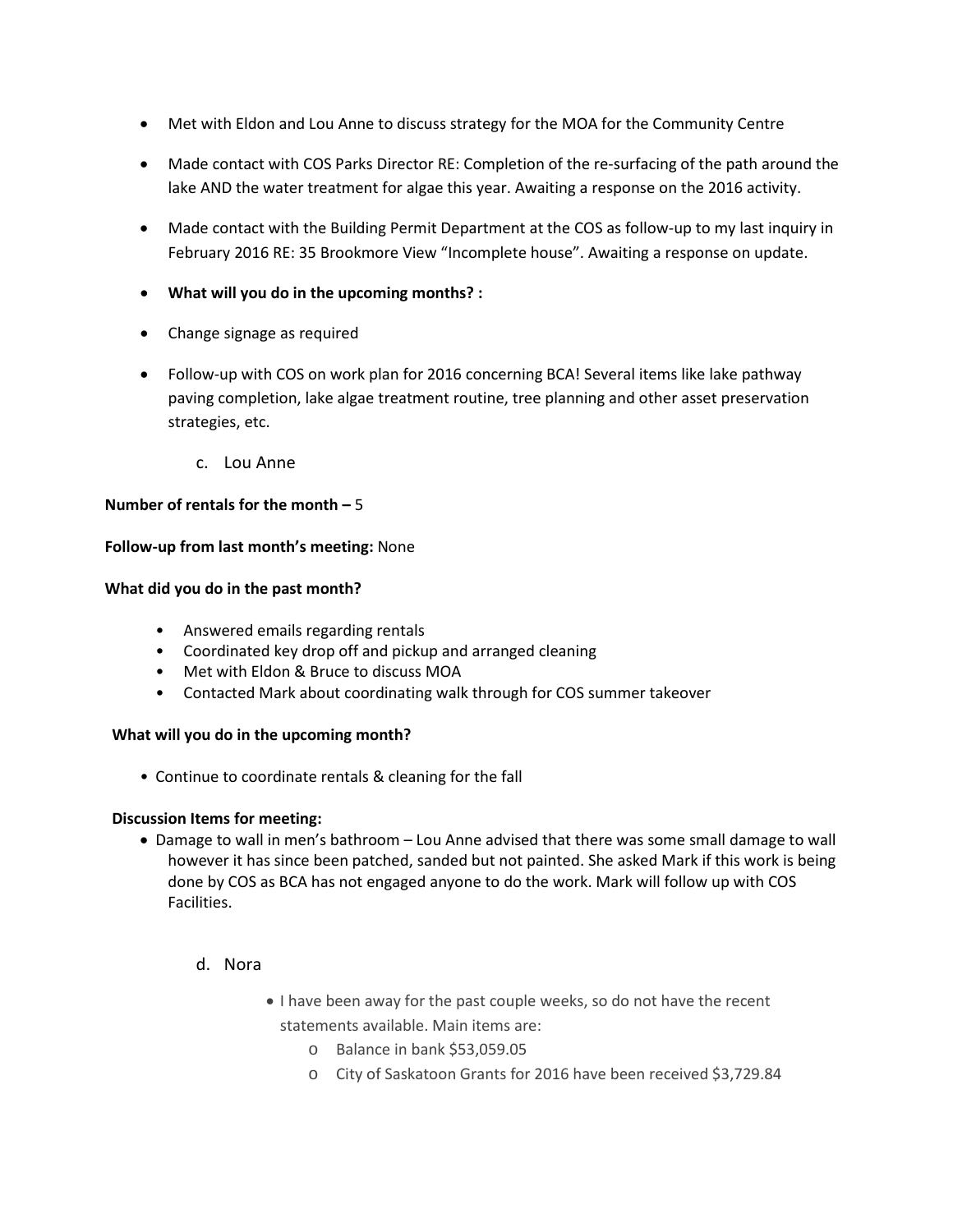- o All invoiced expenditures have been paid, all cheques received have been deposited.
- With respect to Registration System Indoor fitness:
	- o Lisa Gurski Risling instructor for Core Strength and Stretch and Sculpt has advised that she will not be returning in the fall, but she has asked Nelda Werbicki to take over these two classes. Nelda has agreed and arranged for another instructor to take over her Bootcamp class.
	- o All other instructors have confirmed their intention to return for the fall session. Over the summer months the registration site will be updated with classes schedule and instructor bios. The BCA site will also need to be updated for the instructors, information will be provided to Jordan for the site update.
- e. Amy
	- No report submitted.
	- She will be ordering new supply of pre-numbered membership cards for BBQ and fall canvas.
- f. Prem
	- Nothing to report
- g. Wally
	- Regret, nothing to report
- h. Shirley

# **Follow-up from last month's meeting:** N/A

#### **What did you do in the past month?**

- Shared the National Philanthropy Day info with the board
- Contacted TapSnap for a quote on a photo booth at the BBQ at 12-2 pm
	- Quoted for \$895
	- Unlimited 4x6 prints, a kiosk specialist, a logo, props (digital and/or real), a flash drive of the images and pop up tent
	- Green screen will be an additional \$100
- Contacted few friends who live in Briarwood for volunteering at the BBQ

#### **What will you do in the upcoming month?**

- Work with the board to complete the BBQ plan
- Work with the board to call for volunteers

#### **Motions required for meeting:**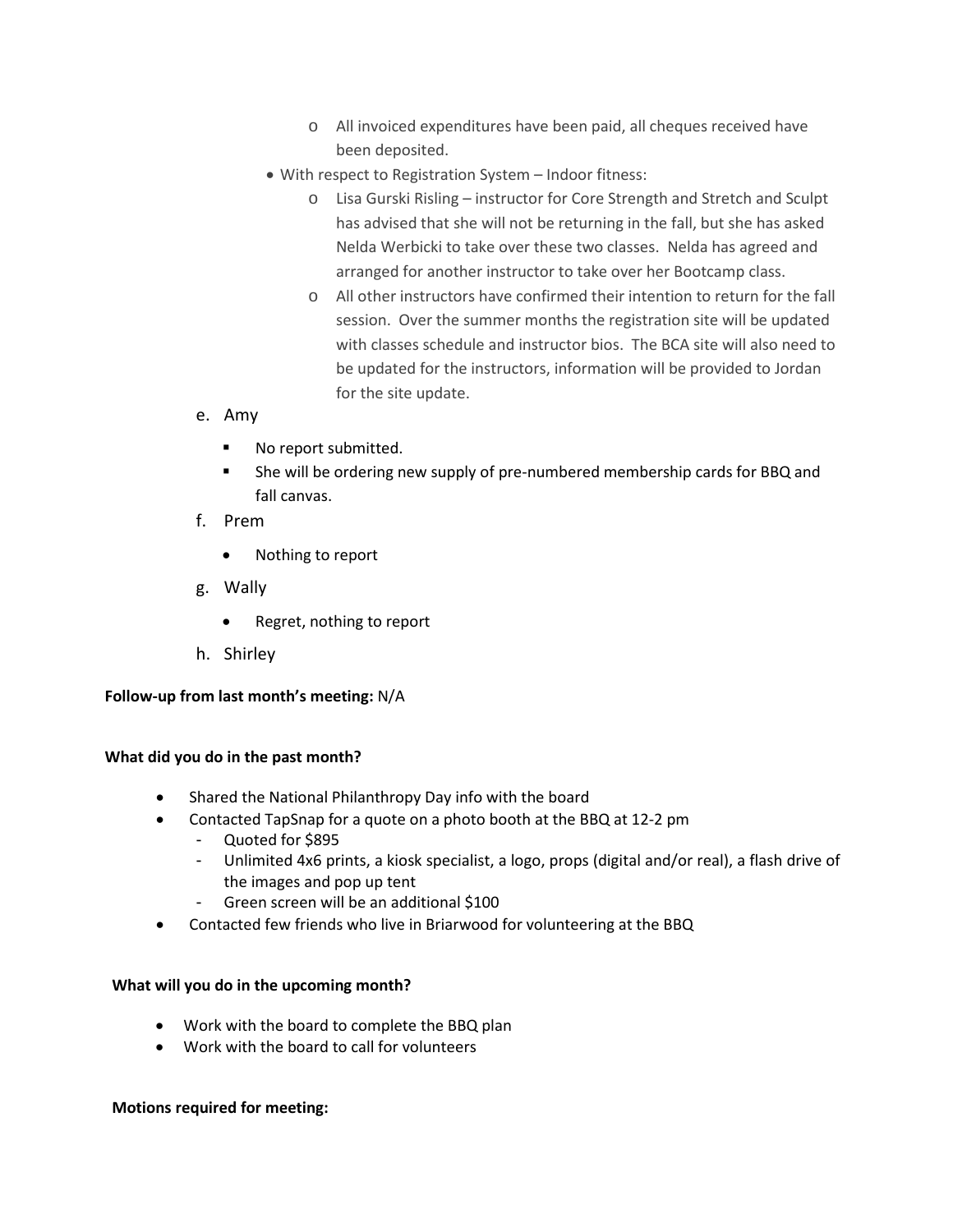- *Motion to hire TapSnap for BBQ for amount not exceeding \$995 in total. Seconded by Lou Anne. Carried*.
	- i. Jordan

### **Follow-up from last month's meeting:** N/A

#### **What did you do in the past month?**

- Posted Briarwood Community Garage Sale information on Facebook and Twitter
- Minor website updates

#### **What will you do in the upcoming month?**

- Begin working on news letter
- Continue to update website and social media
	- j. Raj
		- Nothing to report
		- Eldon suggested to Raj that since his initial interest was as Soccer Coordinator that rather than looking after Indoor Programming perhaps he could look after Kinder Soccer starting this fall. He will consider this and advise back.

#### 8. Old Business

- a. MOA with COS re: Community Centre
	- BCA (Eldon, Bruce, Lou Anne) have provided response to latest COS MOA proposal. Mark has provided to his superior at COS and will provide reply from COS as soon as possible. Copy of letter was also sent to Mayor Atchison (temporary Ward 8 councillor)
	- Handover list finalized between Mark and Lou Anne prior to meeting.
- b. Shade for spray pad, playground
	- Update provided in Bruce's report. Mark will find out if end of June is still target date for tree planting.
- c. BCA Family Day BBQ
	- Remai Art Van, Bouncy Houses, Balloon Man booked
	- Nora has sent Shirley the application for Sask Lotteries grant and their approval letter along with backup from previous BBQ
	- Raj will see if anyone available to provide cricket demonstration during BBQ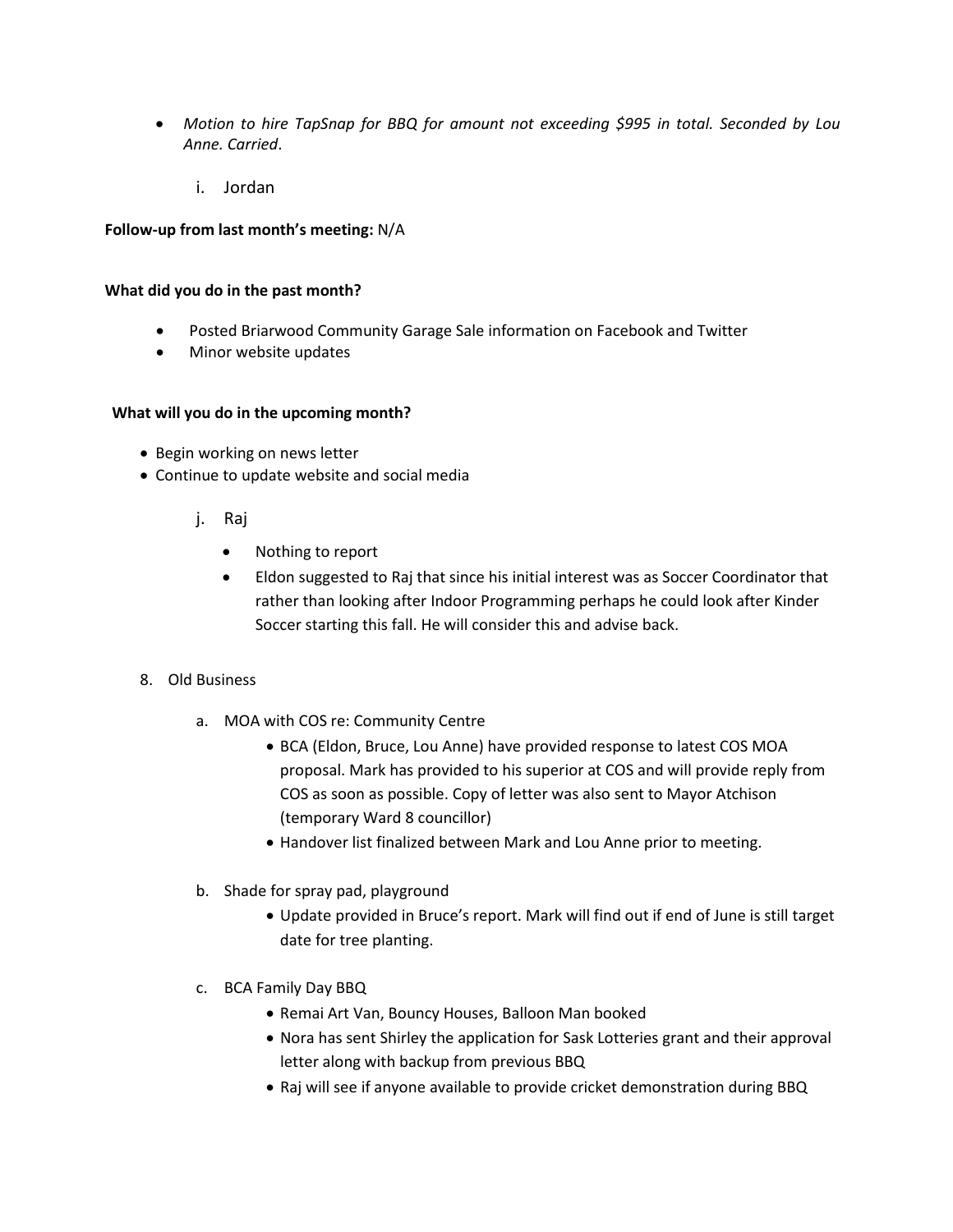- Eldon will follow up with Disc Sports Association to see if they would be interested in providing a demonstration of sport during BBQ
- Shirley will book photo booth as per her report and motion.
- Eldon will email previous BBQ volunteers sometime later July to remind them of BBQ and see if they are available again.
- Either Shirley or Eldon will send general email to all members in August requesting volunteers.
- Board members were reminded to let Shirley know their availability to work along with spouses, children, etc.
- Eldon will look after sound equipment rental again
- Nora will look after purchasing food, drinks, etc. so Shirley can focus on volunteers and entertainment.
- Nora will look after getting two Henna Tattoo artists rather than one due to high demand last year
- Shirley asked about possibility of providing recognition to KSPC sponsors (BMO, Tim Hortons, K+S). Eldon will follow up so see if sponsors have banners, etc. that can be displayed.
- Bruce would like to see some type of activity planned for basketball court, either a skills test or 3 on 3 tournament. When BCA asks for volunteers through website, newsletter, email this will be included.
- d. Volunteer recruiting (vacant positions)
	- Eldon to draft content for website and newsletter

# 9. New Business

- a. Key inventory results
	- Mark provided list of keys for Community Centre that were issued to BCA in January 2006. Eldon updated list basis keys currently held by BCA (Eldon, Lou Anne, lockbox at Community Centre)
	- Basis the 2006 there are several keys missing for both entrance and interior doors. When Eldon returns list to Mark he will suggest that COS consider rekeying at least the entrance to prevent unauthorized access.
- b. Summer newsletter
	- Main content will be:
		- o Promotion of BBQ including need for volunteers with brief description of duties (Eldon/Shirley)
		- o Promotion of fall programs (Raj or Nora)
		- o Civics Issues (Bruce)
		- o Fall membership drive (Amy)